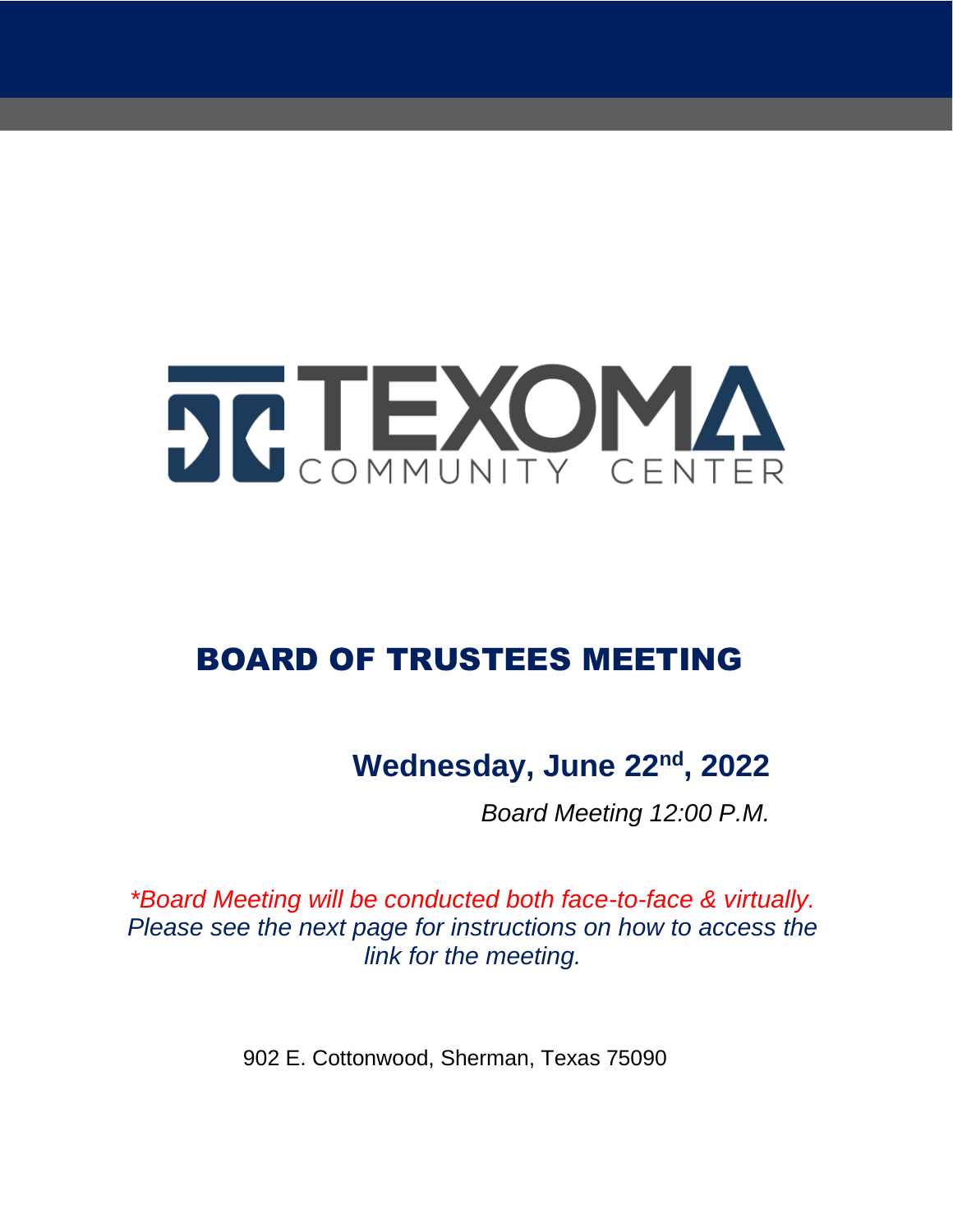## TCC June 2022 Board Meeting

Wed, Jun 22, 2022 12:00 PM - 1:00 PM (CDT)

Please join my meeting from your computer, tablet or smartphone.

https://meet.goto.com/868170981

You can also dial in using your phone. (For supported devices, tap a one-touch number below to join instantly.)

United States: +1 (312) 757-3121 - One-touch: tel:+13127573121,,868170981#

Access Code: 868-170-981

Get the app now and be ready when your first meeting starts: https://meet.goto.com/install